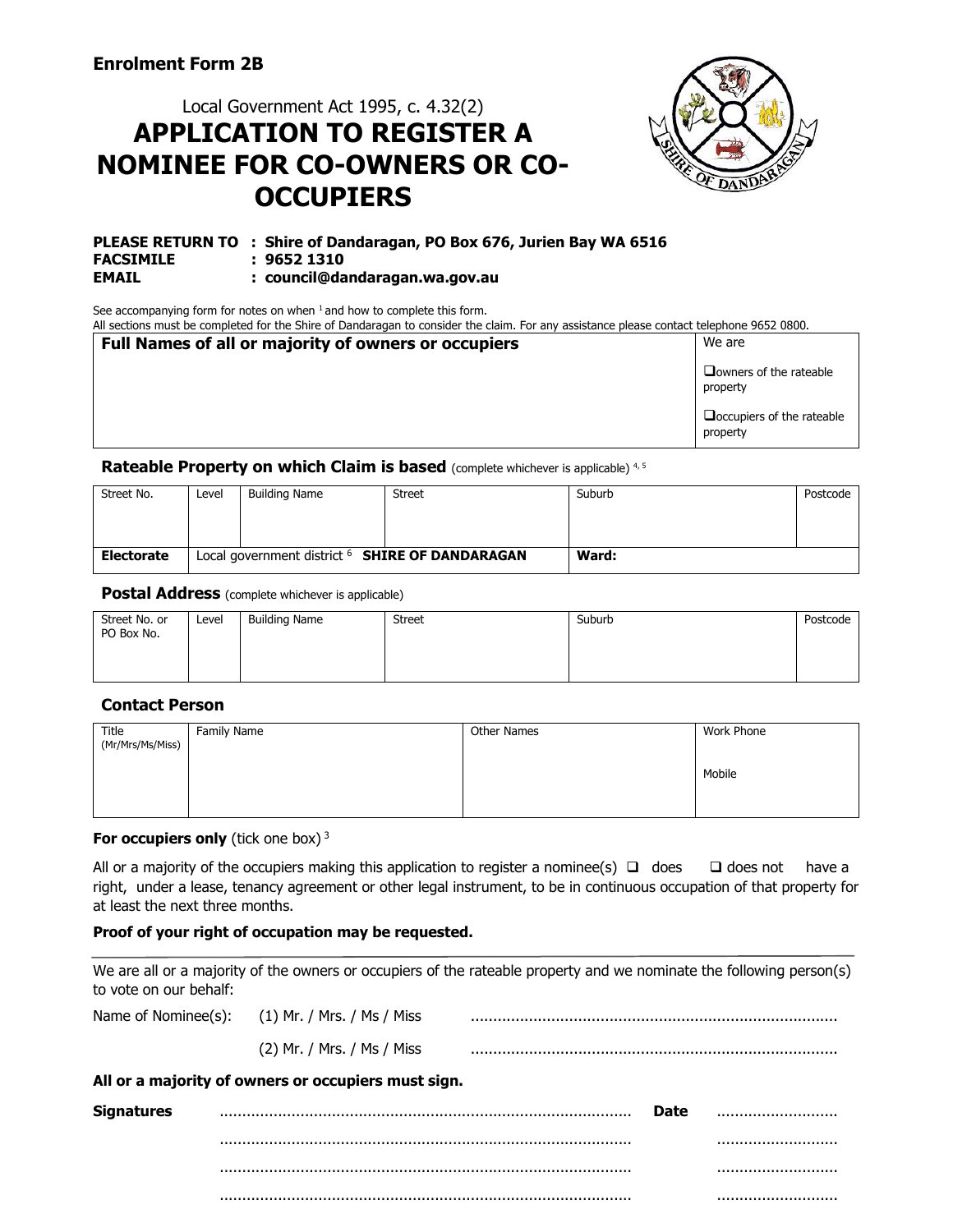#### **PLEASE TURN OVER**

#### **First Nominee 2**

| Title | Family Name | Other Names | Date of Birth | <b>CONTACT NUMBERS</b><br>Home<br>Work |
|-------|-------------|-------------|---------------|----------------------------------------|
|       |             |             |               |                                        |

#### **Postal Address**

| .                           |       |                      |               |        |        |
|-----------------------------|-------|----------------------|---------------|--------|--------|
| Street No. or<br>PO Box No. | Level | <b>Building Name</b> | <b>Street</b> | Suburb | Mobile |
|                             |       |                      |               |        | Email  |
|                             |       |                      |               |        |        |

#### **Entitlement to be enrolled (tick one box)**

| I am |   | On the State Electoral Roll within the electorate                                                                                                                 |
|------|---|-------------------------------------------------------------------------------------------------------------------------------------------------------------------|
|      | ⊔ | On the State or Commonwealth Electoral roll for a residence outside the electorate.<br>My address on that roll is:                                                |
| or   |   | Not on the State or Commonwealth Electoral Roll but I am qualified as an Elector under Clause 12 of<br>Schedule 9.3 of the Local Government Act 1995 <sup>7</sup> |

### **Claim and Declaration (Making a False Declaration is an Offence)**

I claim eligibility to have my name included on the Shire of Dandaragan Owners and Occupiers Roll prepared for an election I the electorate. I declare that all of the details set out above are true and correct.

**Signature of authorised person: ......................................................................... Date: .........................** 

#### **Second Nominee 2**

| Title | Family Name | Other Names | Date of Birth | <b>CONTACT NUMBERS</b><br>Home<br>Work |
|-------|-------------|-------------|---------------|----------------------------------------|
|       |             |             |               |                                        |

#### **Postal Address**

| Street No. or<br>PO Box No. | Level | <b>Building Name</b> | <b>Street</b> | Suburb | Mobile |
|-----------------------------|-------|----------------------|---------------|--------|--------|
|                             |       |                      |               |        | Email  |
|                             |       |                      |               |        |        |

#### **Entitlement to be enrolled (tick one box)**

| I am | On the State or Commonwealth Electoral roll for a residence outside the electorate.                                                                   |
|------|-------------------------------------------------------------------------------------------------------------------------------------------------------|
|      |                                                                                                                                                       |
| or   | Not on the State or Commonwealth Electoral Roll but I am qualified as an Elector under Clause 12 of<br>Schedule 9.3 of the Local Government Act 19957 |

#### **Claim and Declaration (Making a False Declaration is an Offence)**

I claim eligibility to have my name included on the Shire of Dandaragan Owners and Occupiers Roll prepared for an election I the electorate. I declare that all of the details set out above are true and correct.

**Signature of authorised person: ......................................................................... Date: .........................**